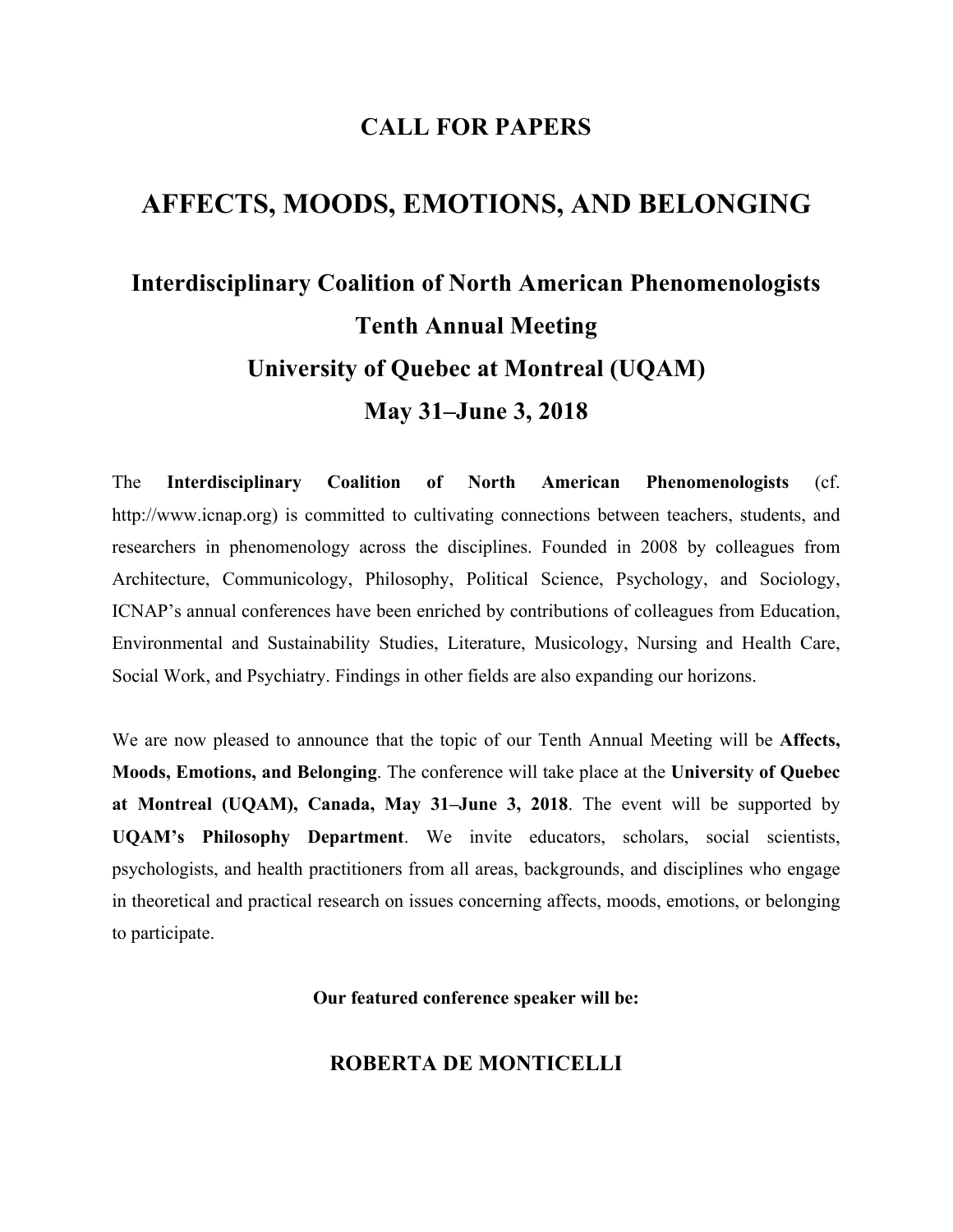# **Professor for Philosophy of Personhood and Director of PERSONA, Research Center in Phenomenology and Science of the Person, San Raffaele University, Milan (Italy)**

#### **Professor de Monticelli will speak on the topic: Feeling as Self-Revealing Experience**

Abstract: In a footnote to a working paper on emotional life, Husserl quotes William Hamilton, who "says that in feeling we are in a peculiar way one and the same with its content" (Husserl 2005, 165). This and similar observations constitute a cornerstone for the phenomenology of feeling and highlight a key point of contrast with the phenomenology of perceiving. The decisive move enabling the phenomenologist to adequately describe pure feeling consists in taking note of the intentionality of feeling both as a mode of presence of objects to a subject and as a mode of presence of the subject to herself. How is value related to this double-faced intentionality of emotional feeling? This paper tries to provide an answer to this question.

*See below for a short biography of Professor de Monticelli.*

#### **Our featured Husserliana speaker will be:**

## **DENIS FISETTE**

# **Professor for Contemporary German Philosophy and Philosophy of Mind at the University of Quebec at Montreal, Canada, and Correspondent to the Husserl-Archives, Paris**

#### **Professor Fisette will speak on the topic: Husserl on Emotions and Moods**

Abstract: In *Logical Investigations*, Husserl claims that there are mental states such as sensory feelings and moods (euphoria, anxiety, melancholy, or depression) which are considered conscious but not intentional, unlike emotions such as disgust, shame, or fear, which are intentional states just like desires, beliefs, and intentions. Husserl's claim raises the question as to whether intentionality is a reliable criterion to set apart two species of affective states, i.e. emotions and moods. I propose to examine this question in Husserl's large manuscript known as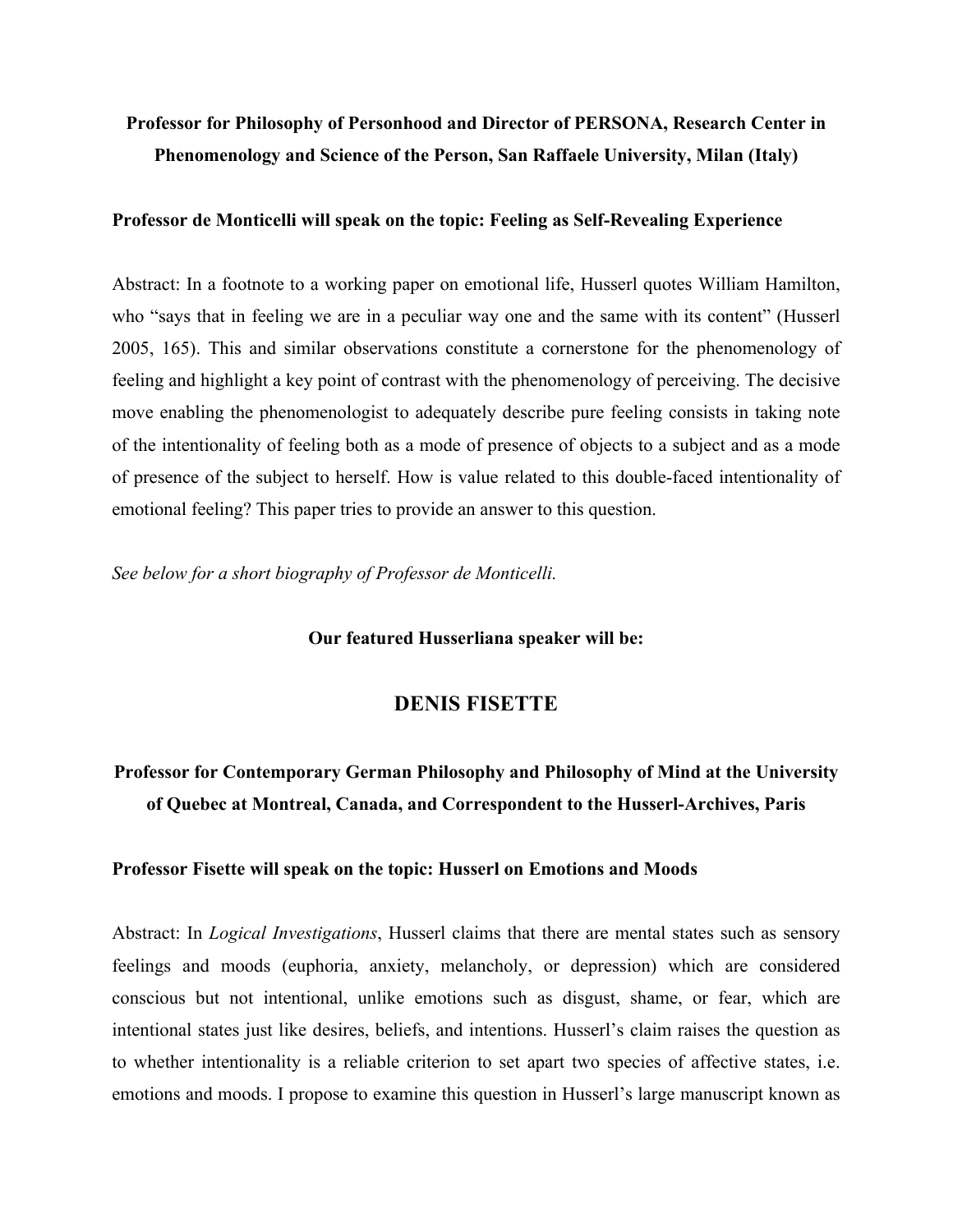*Studien zur Struktur des Bewußtseins,* which was collected by his assistant Ludwig Landgrebe in 1927 and based on manuscripts written by Husserl between 1909 and 1914. This manuscript represents Husserl's definitive position on his phenomenology of consciousness and contains his most detailed analysis of emotions and affective states. I am mainly interested in Husserl's position on affective states, which seems different from the one he advocated in *Logical Investigations* insofar as affective states such as moods are then considered bearers of intentional properties of a peculiar kind that Husserl calls horizon intentionality.

#### *See below for a short biography of Professor Fisette.*

We welcome not only theoretical studies but also, and especially, applied research, particularly that which is conducted by using phenomenological methodologies, as well as reflective discussions of affects, moods, emotions, and belonging generally. Our organization is interdisciplinary and phenomenological, so we aim to organize a conference that generates an inclusive and rigorous dialogue.

A distinctive feature of ICNAP is its practice of bringing together people based both on the depth of their knowledge of and on the level of their interest in phenomenology. We equally welcome established scholars and new students to share their experiences and explorations of topics from a phenomenological perspective. We offer workshops on phenomenological methodology, the theory and practice of phenomenology, and clinical applications of phenomenology. We seek to bring more scholars and practitioners into phenomenological work, and to expand the work of phenomenologists beyond historical investigation and textual exegesis.

#### **Presentation of the conference theme for 2018**

Lived experience is not reducible to intellectual experience alone. Through various states of mind, we relate affectively to life, experience it in different moods, and react emotionally to various circumstances and situations. At critical moments, we become aware, on the one hand, that we belong to a place or to a social group. On the other hand, we can experience not belonging to a place or group with which we are associated. These terms – "affect", "mood",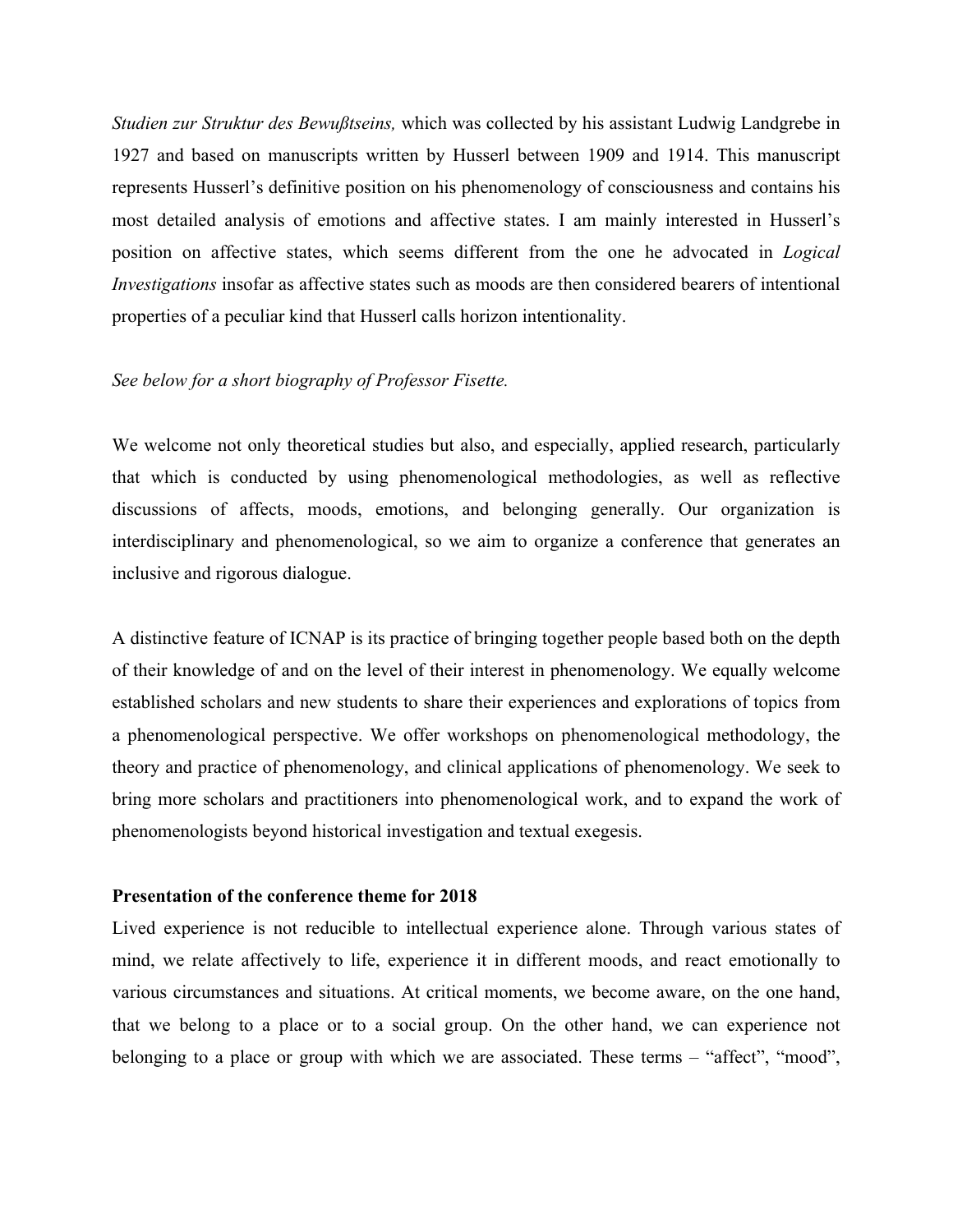"emotion", and "belonging" – refer to the various qualities of experience that we would like to explore as the topics for this year's conference.

The conceptualization of affects, moods, and emotions, as well as of the subjective phenomenon of belonging or not belonging, first and foremost raises the question of the nature and description of these experiences. What kind of phenomena are they? How to describe them? What role do they play in consciousness? Are they more than mere feelings? What is their relation to intentional objects? In the case of belonging or not belonging, for instance, what is their relation to identity? Do these experiences involve acts of judgment? Are they already cognitive or how do they relate to cognitive experiences? Do they play any normative role, for instance, in aesthetics, ethics, politics, or economics? What is their linkage to action or social action?

As these experiences are very diverse, the question also arises of a consistent typology. Do we have phenomenological grounds to justify each of these concepts, and what are they? Shall we treat all these terms under the same generic concept – such as a type of perceptive or intuitive content – or not? The same question arises about the subcategories of these terms. How should we explore the diversity of affects, moods, or emotions that one can possibly experience? And what are the different affective and emotive dimensions that characterize belonging or not belonging? How shall we categorize each of them? Can we conceptualize them under some generic categories, for instance, considering whether they possess a positive or a negative, or an attractive or a repulsive, content when they are phenomenologically examined? Or should we oppose any kind of reduction to such a binary perspective?

These are of course only a few suggestions regarding the problems and questions that could be raised in relation to the conference theme.

#### **Submission guidelines**

We accept proposals for papers, panels, and posters. Participants have 30 minutes for presentation and 20 minutes for discussion. We welcome volunteers to serve as moderators. Please indicate whether you are willing to serve in this function.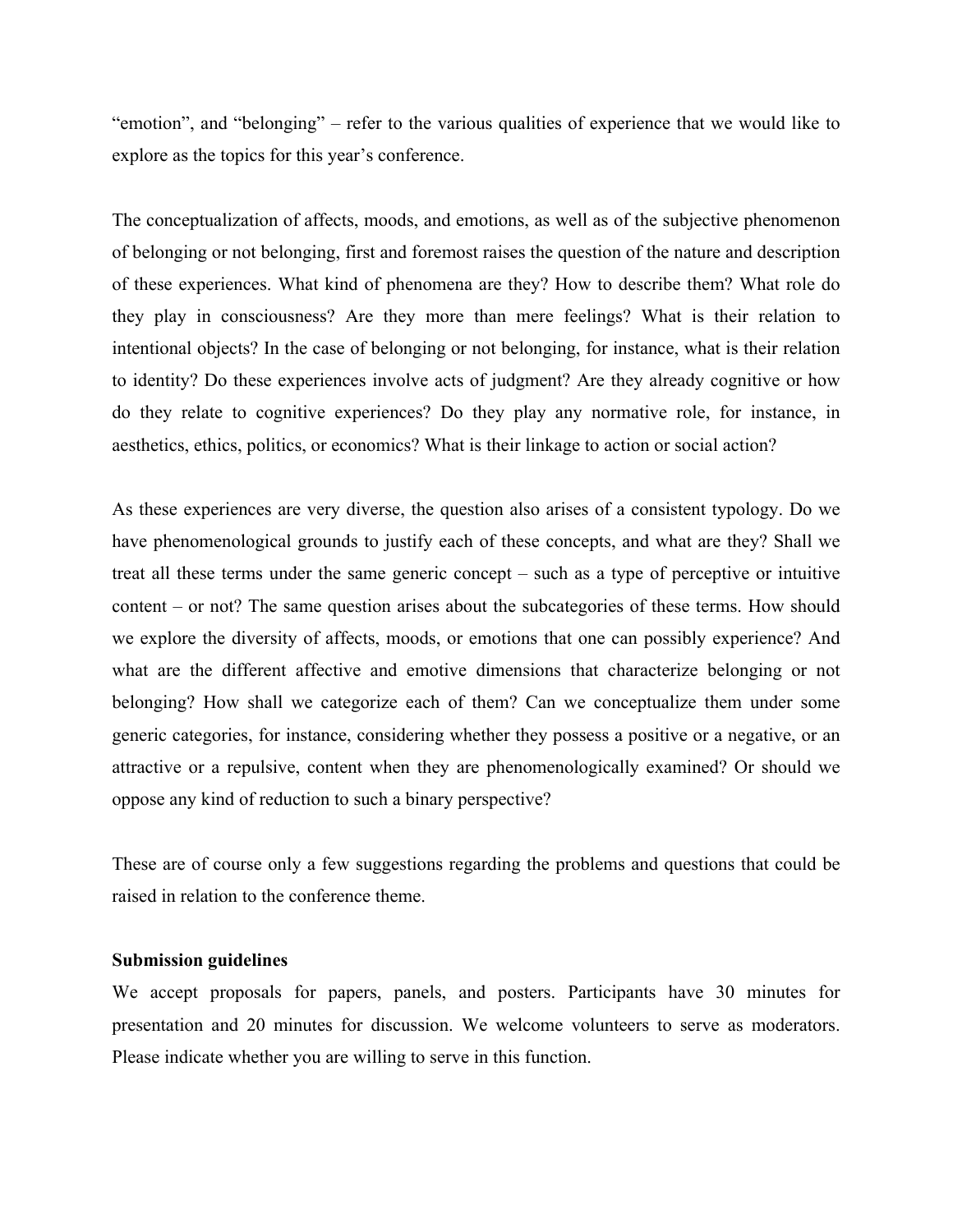Paper submissions should consist of two separate documents. The first document should include the title, a 250–500 word abstract of the paper, the presenter's name, discipline, and contact information. The second document should contain, for anonymous review, only the title of the paper, the abstract, and the presenter's discipline.

Panel submissions should also consist of two documents. The first document should include the titles of the panel and papers, a rationale of 250–500 words for the panel, abstracts of 250–500 words for the papers, the names of the chair and presenters, their respective disciplines, and their contact information. The second document should contain, for anonymous review, only the titles of the panel and papers, the rationale for the panel, the abstracts of the papers, and the disciplines of the presenters. Panels are limited to 3 presenters.

Poster submissions should follow similar guidelines as paper and panel submissions.

Priority will be given to papers that demonstrate a solid familiarity with, or a genuine interest in, phenomenology. Interdisciplinary papers are also encouraged. Proposals that address other issues beyond the central focus on the four conference topics are also very welcome. As our 2018 conference will be held at the University of Quebec at Montreal, we also welcome proposals in the French language.

## **Deadline and contact information**

Please send submissions as email attachments to George Heffernan (george.heffernan@merrimack.edu). Please put ICNAP SUBMISSION in the subject line, and format submissions in Word.doc or Docx (not PDF) to facilitate anonymous review. The deadline for submissions is March 15, 2018. Notifications of acceptances will be sent by March 31, 2018. Please address all logistical inquiries (regarding, e.g., travel, lodging, etc.) to Siegfried Mathelet (siegfried mathelet@hotmail.com).

### **Conference fees**

The conference fee of \$175.00 (US currency) covers participation as well as dinner on Friday June 1st, 2018. Refreshments will be served throughout the Conference.